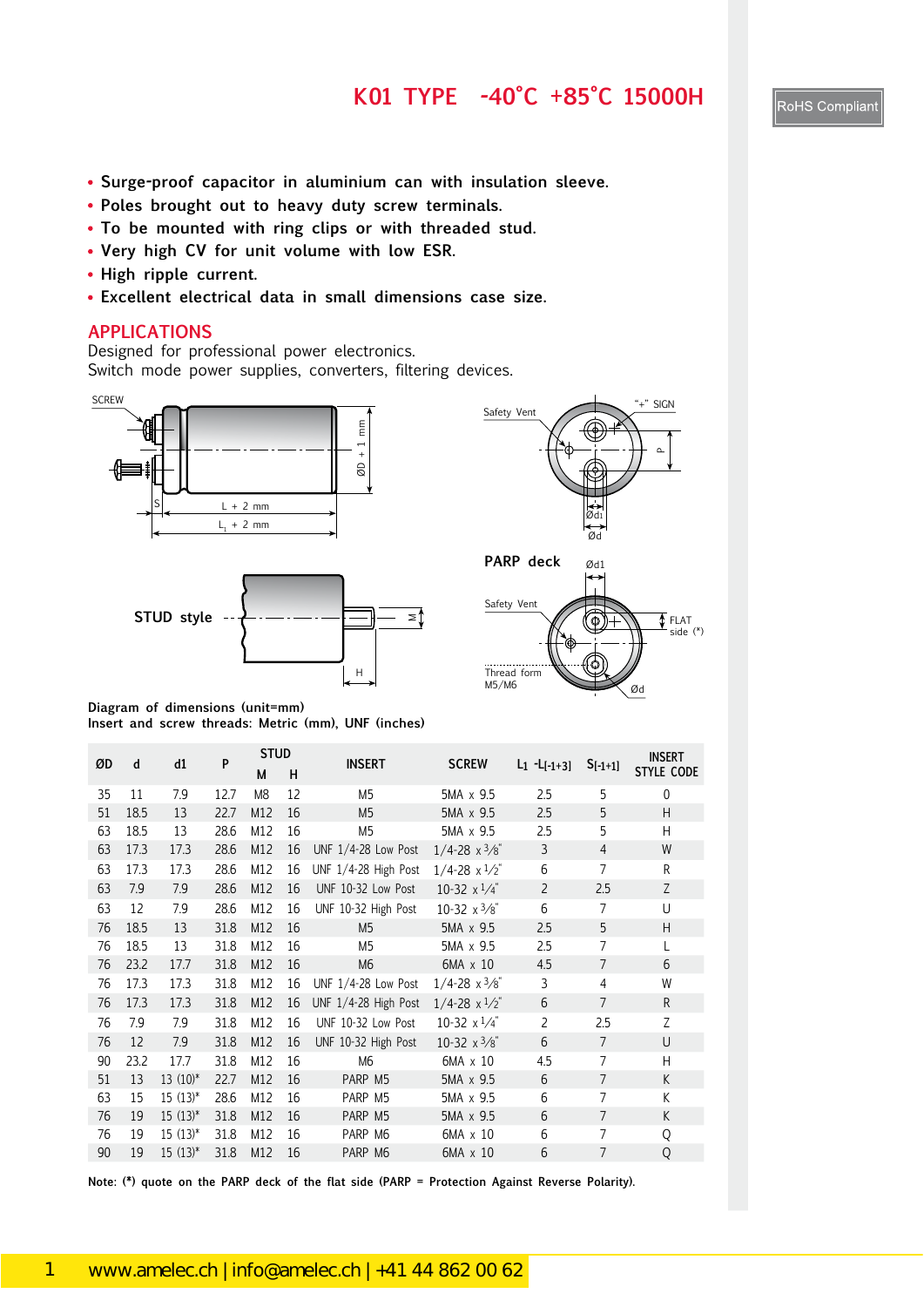## **SPECIFICATIONS**

| <b>Temperature Range</b>                                      | $-40^{\circ}$ C $+85^{\circ}$ C<br>[Environmental classification 40/85/56 IEC-68]<br>Operating:<br>Preferably below +25°C, not exceeding +40°C<br>Storage $\cdot$                                                                                            |
|---------------------------------------------------------------|--------------------------------------------------------------------------------------------------------------------------------------------------------------------------------------------------------------------------------------------------------------|
| Rated Voltage Range (Vr) from 16V to 500V DC                  |                                                                                                                                                                                                                                                              |
| Surge Voltage (V <sub>p</sub> )                               | $(V_r > 450V$ DC)<br>$V_p = 1.05 V_r$<br>$V_p = 1.15 V_r$<br>$(V_r \leq 250V$ DC)<br>$V_p = 1.10 V_r$<br>$(V_r > 250V$ DC)                                                                                                                                   |
|                                                               | Rated Capacitance Range from 220 µF to 1500000 µF                                                                                                                                                                                                            |
| <b>Capacitance Tolerance</b>                                  | ±20% at 100 Hz, 20°C [M class IEC-62] on request: -10% +30% at 100 Hz, 20°C [Q class IEC-62]                                                                                                                                                                 |
| Leakage Current (IL)<br>$(mA, 5 min, 20^{\circ}C)$            | max IL= 0.006 Cr Vr + 4 µA<br>Kendeil product limit: IL= 0.003 Cr Vr<br>At 85°C max $I_L$ = 0.04 Cr Vr $\mu$ A                                                                                                                                               |
| Ripple current (Ir)                                           | Refer to table at 85°C and 100Hz. For different temperature and frequency multiplier must be used as follows:                                                                                                                                                |
|                                                               | <b>FREQUENCY</b><br>50Hz 100Hz 500 Hz 1000Hz<br>>10kHz<br><b>MULTIPLIER</b><br>0.8<br>1.0<br>1.2<br>1.3<br>1.5                                                                                                                                               |
|                                                               | $35^{\circ}$ C<br>$45^{\circ}$ C<br>$55^{\circ}$ C<br>$65^{\circ}$ C<br>$75^{\circ}$ C<br>$85^{\circ}$ C<br>$95^{\circ}$ C<br><b>AMBIENT TEMP</b><br>2.2<br><b>MULTIPLIER</b><br>2.1<br>1.8<br>1.6<br>1.4<br>1.0<br>0.5<br>Maximum internal temperature 98°C |
|                                                               | Due to the current load capability of the contact elements, the following limits must not be exceeded:<br><b>CAPACITOR DIAMETER</b><br>35mm 51mm 63mm<br>76mm<br>90 <sub>mm</sub><br>70A<br>20A<br>30A<br>40A<br>50A<br>Maximum current                      |
| <b>Insulation Resistance</b>                                  | At 100V DC for 1 min is $>100$ M $\Omega$ across insulating sleeve and terminals.                                                                                                                                                                            |
| <b>Vibration Resistance</b>                                   | Frequency range: 10 Hz to 55 Hz, amplitude 0.75 mm<br>Capacitor length $\leq 143$ : max acceleration $10g$ for 3x2 h<br>Capacitor length $> 143$ : max acceleration 5g for 3x0.5 h                                                                           |
| Withstand voltage<br>(between terminals bundled<br>and plate) | 2500 VAC for 1 min                                                                                                                                                                                                                                           |
| Life test                                                     | $\leq 10\%$<br>After 2,000 hours application of rated voltage at 85°C<br>Cap change<br>capacitors meet characteristics aside<br>$\leq 130\%$<br>tan δ<br>< initial limit<br>Leakage current (IL)<br>Impedance $(Z)$<br>$\leq 130\%$                          |
| Shelf life                                                    | After leaving capacitors under no load for 500 hours at 85°C, Cap change<br>$\leq$ ±15%<br>when restored at 20°C meet specifications aside<br>$\leq 150\%$<br>tan δ<br>Leakage current (IL)<br>< initial limit                                               |
| Useful life<br>(Vn, Temp rated<br>I ripple applied)           | > 200000 h at 40°C<br>12000 h at 85°C for $V_r \le 100V$ and for $V_r \ge 500V$<br>⋗<br>15000 h at 85°C for 100V < V <sub>r</sub> < 500V                                                                                                                     |
| Failure percentage<br>Failure rate                            | $\leq$ 1% (during useful life)<br>≤ 25 fit $(25^{\circ}10^{\circ}9/h)$<br>$(V_r \leq 160V$ DC)<br>≤ 33 fit (33 10 <sup>-9</sup> /h)<br>$(V_r > 160V$ DC)                                                                                                     |
| Self inductance                                               | Approx. 20 nH                                                                                                                                                                                                                                                |
| Damp heat test<br>(Vn applied, 2000 hours,<br>85% RH)         | Stable electrical parameters in humidity ambient condition 85°C                                                                                                                                                                                              |
| <b>Electrolyte</b>                                            | All the capacitors of this series have self-extinguishing<br>electrolyte in accordance with IEC EN 60695-11-10                                                                                                                                               |
| Reference standards                                           | CECC 30.300 IEC 60384-4 LONG LIFE GRADE                                                                                                                                                                                                                      |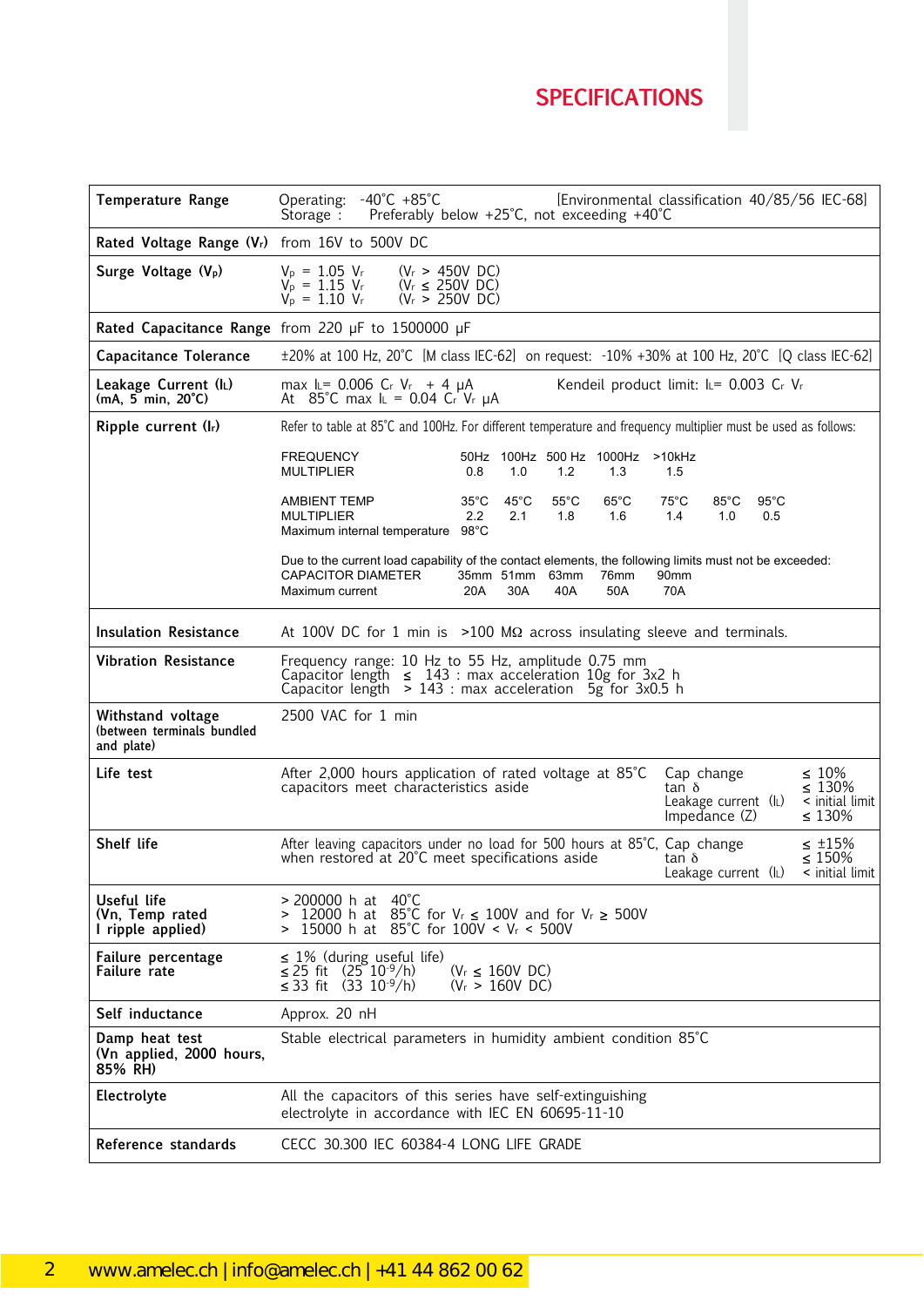| Cap<br>μF | ØχL<br>mm | Tan $\delta$<br><b>MAX</b><br>100 Hz<br>$20^{\circ}$ C | <b>ESR</b><br>TYP m $\Omega$<br>100 Hz<br>$20^{\circ}$ C | Z<br>TYP m $\Omega$<br><b>10 kHz</b><br>$20^{\circ}$ C | $\ln$ a.c.<br>A max<br>100 Hz<br>$85^{\circ}$ C | <b>PART NUMBER</b><br>stud and insert style<br>excluded |
|-----------|-----------|--------------------------------------------------------|----------------------------------------------------------|--------------------------------------------------------|-------------------------------------------------|---------------------------------------------------------|
|           |           |                                                        |                                                          |                                                        |                                                 |                                                         |
| 22000     | 35x60     | 0.35                                                   | 18                                                       | 16                                                     | 6.6                                             | K01016223<br>M0E060                                     |
| 33000     | 35x60     | 0.40                                                   | 15                                                       | 13                                                     | 9.2                                             | K01016333 M0E060                                        |
| 33000     | 35x79     | 0.40                                                   | 15                                                       | 13                                                     | 10.2                                            | K01016333<br>M0E079                                     |
| 47000     | 35x79     | 0.55                                                   | 13                                                       | 12                                                     | 10.8                                            | K01016473 M0E079                                        |
| 47000     | 51x79     | 0.55                                                   | 13                                                       | 12                                                     | 12.5                                            | K01016473<br>M0G079                                     |
| 68000     | 51x79     | 0.60                                                   | 12                                                       | 11                                                     | 15.7                                            | K01016683 M0G079                                        |
| 100000    | 51x79     | 0.80                                                   | 10                                                       | 11                                                     | 16.5                                            | K01016104 M0G079                                        |
| 100000    | 51x105    | 0.80                                                   | 10                                                       | 10                                                     | 18.7                                            | K01016104 M0G105                                        |
| 150000    | 51x105    | 1.10                                                   | 10                                                       | 9                                                      | 19.5                                            | K01016154 M0G105                                        |
| 150000    | 63x105    | 1.10                                                   | 10                                                       | 9                                                      | 21.5                                            | K01016154 M0H105                                        |
| 220000    | 63x105    | 1.50                                                   | 8                                                        | 8                                                      | 22.4                                            | K01016224 M0H105                                        |
| 330000    | 63x105    | 1.90                                                   | 8                                                        | 8                                                      | 23.3                                            | K01016334 M0H105                                        |
| 330000    | 76x105    | 1.90                                                   | 8                                                        | 8                                                      | 25.0                                            | K01016334 M0J105                                        |
| 470000    | 76x105    | 1.90                                                   | 5                                                        | 5                                                      | 28.5                                            | K01016474 M0J105                                        |
| 470000    | 76x143    | 1.90                                                   | 5                                                        | 5                                                      | 32.0                                            | K01016474<br>M0J143                                     |
| 680000    | 76x143    | 2.50                                                   | 4                                                        | 4                                                      | 32.5                                            | K01016684 M0J143                                        |
| 1000000   | 76x143    | 2.50                                                   | 3                                                        | 3                                                      | 34.5                                            | K01016105<br>M0J143                                     |
| 1500000   | 90x220    | 3.00                                                   | 3                                                        | 3                                                      | 48.7                                            | K01016155<br>M0L220                                     |

| Cap<br>μF | ØxL<br>mm | Tan $\delta$<br><b>MAX</b><br>100 Hz<br>$20^{\circ}$ C | <b>ESR</b><br>TYP m $\Omega$<br>100 Hz<br>$20^{\circ}$ C | Z<br>TYP m $\Omega$<br>10 kHz<br>$20^{\circ}$ C | Ir a.c.<br>A max<br>100 Hz<br>$85^{\circ}$ C | <b>PART NUMBER</b><br>stud and insert style<br>excluded |
|-----------|-----------|--------------------------------------------------------|----------------------------------------------------------|-------------------------------------------------|----------------------------------------------|---------------------------------------------------------|
|           |           |                                                        |                                                          |                                                 |                                              |                                                         |
| 10000     | 35x60     | 0.25                                                   | 27                                                       | 21                                              | 5.9                                          | K01025103 M0E060                                        |
| 15000     | 35x60     | 0.28                                                   | 16                                                       | 12                                              | 9.3                                          | K01025153 M0E060                                        |
| 22000     | 35x79     | 0.35                                                   | 18                                                       | 16                                              | 11.8                                         | K01025223<br>M0E079                                     |
| 33000     | 35x79     | 0.40                                                   | 15                                                       | 14                                              | 12.1                                         | K01025333<br>M0E079                                     |
| 33000     | 51x79     | 0.40                                                   | 15                                                       | 14                                              | 13.3                                         | K01025333<br>M0G079                                     |
| 47000     | 51x79     | 0.50                                                   | 12                                                       | 10                                              | 15.7                                         | K01025473<br>M0G079                                     |
| 68000     | 51x79     | 0.60                                                   | 10                                                       | 9                                               | 16.4                                         | K01025683<br>M0G079                                     |
| 68000     | 51x105    | 0.60                                                   | 10                                                       | 9                                               | 18.7                                         | K01025683 M0G105                                        |
| 100000    | 51x105    | 0.70                                                   | 10                                                       | 9                                               | 19.5                                         | K01025104<br>M0G105                                     |
| 100000    | 63x105    | 0.70                                                   | 10                                                       | 9                                               | 21.5                                         | K01025104<br>M0H105                                     |
| 150000    | 63x105    | 1.00                                                   | 9                                                        | 9                                               | 22.0                                         | K01025154<br>M0H105                                     |
| 150000    | 76x105    | 1.00                                                   | 9                                                        | 9                                               | 23.5                                         | K01025154 M0J105                                        |
| 220000    | 76x105    | 1.50                                                   | 9                                                        | 9                                               | 24.2                                         | K01025224<br>M0J105                                     |
| 220000    | 76x143    | 1.50                                                   | 9                                                        | 9                                               | 28.5                                         | K01025224<br>M0J143                                     |
| 330000    | 76x143    | 2.00                                                   | 9                                                        | 9                                               | 30.5                                         | K01025334<br>M0J143                                     |
| 470000    | 76x214    | 2.00                                                   | 5                                                        | 5                                               | 35.6                                         | K01025474<br>M0J214                                     |

#### **RATFI VOLTAGE VDC RATE VOLTAGE VDC**

**16V 16V**

**RATFI VOLTAGE VDC RATE VOLTAGE VDC**

**25V 25V**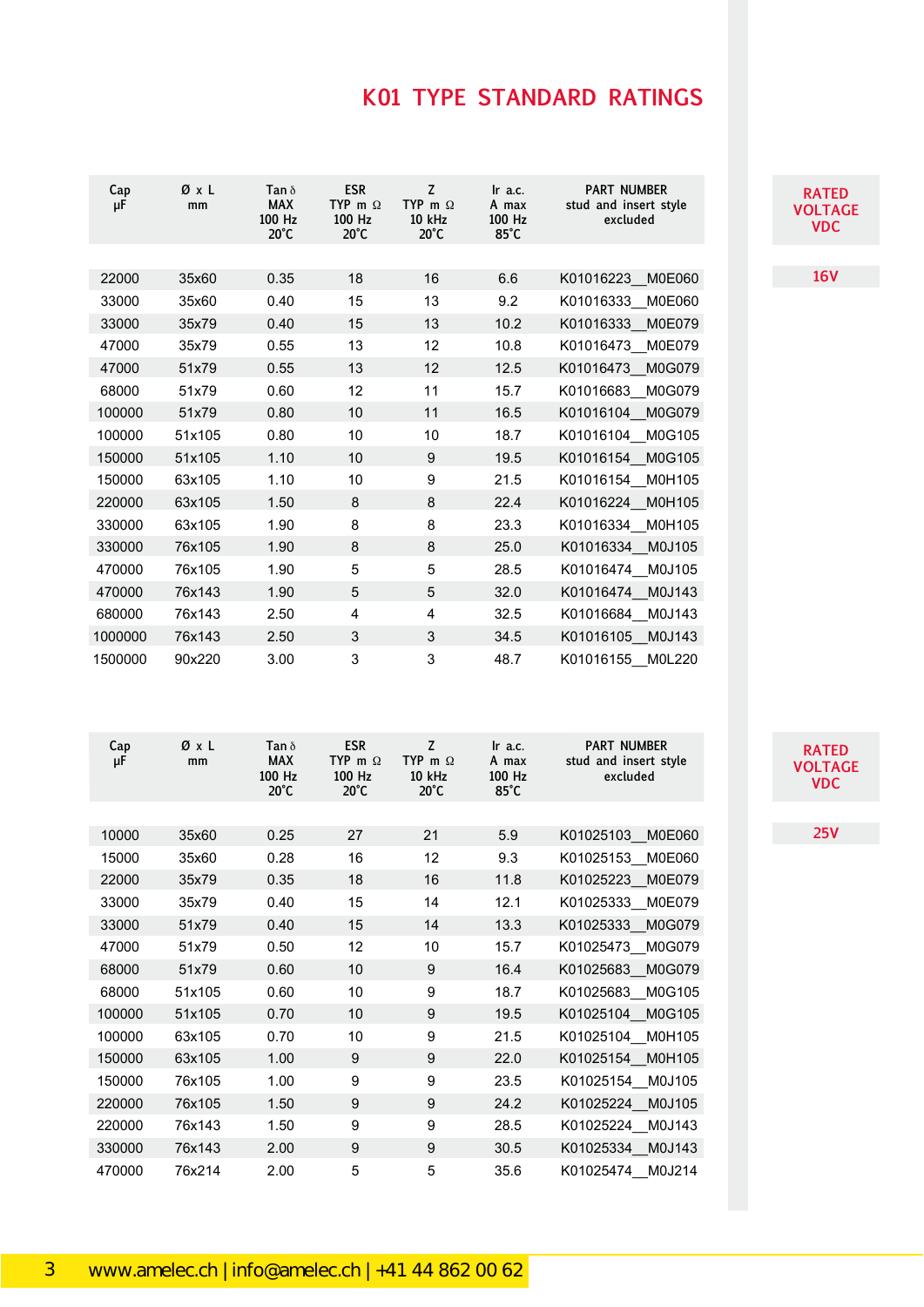| Cap<br>μF | ØxL<br>mm | Tan $\delta$<br><b>MAX</b><br>100 Hz<br>$20^{\circ}$ C | <b>ESR</b><br>TYP m $\Omega$<br>100 Hz<br>$20^{\circ}$ C | Z<br>TYP m $\Omega$<br>10 kHz<br>$20^{\circ}$ C | Ir a.c.<br>A max<br>$100$ Hz<br>$85^{\circ}$ C | <b>PART NUMBER</b><br>stud and insert style<br>excluded |
|-----------|-----------|--------------------------------------------------------|----------------------------------------------------------|-------------------------------------------------|------------------------------------------------|---------------------------------------------------------|
|           |           |                                                        |                                                          |                                                 |                                                |                                                         |
| 10000     | 35x60     | 0.20                                                   | 18                                                       | 12                                              | 6.5                                            | K01040103<br>M0E060                                     |
| 15000     | 35x60     | 0.25                                                   | 13                                                       | 10                                              | 7.4                                            | K01040153 M0E060                                        |
| 15000     | 35x79     | 0.25                                                   | 13                                                       | 10                                              | 8.6                                            | <b>M0E079</b><br>K01040153                              |
| 22000     | 35x79     | 0.30                                                   | 16                                                       | 14                                              | 8.9                                            | K01040223<br>M0E079                                     |
| 22000     | 51x79     | 0.30                                                   | 16                                                       | 14                                              | 10.4                                           | K01040223<br>M0G079                                     |
| 33000     | 51x79     | 0.35                                                   | 15                                                       | 13                                              | 13.5                                           | K01040333 M0G079                                        |
| 47000     | 51x79     | 0.40                                                   | 10                                                       | 9                                               | 14.2                                           | M0G079<br>K01040473                                     |
| 47000     | 51x105    | 0.40                                                   | 10                                                       | 9                                               | 15.1                                           | K01040473<br>M0G105                                     |
| 47000     | 63x105    | 0.40                                                   | 10                                                       | 9                                               | 17.6                                           | K01040473<br>M0H105                                     |
| 68000     | 51x105    | 0.50                                                   | 10                                                       | 8                                               | 18.2                                           | K01040683 M0G105                                        |
| 68000     | 63x105    | 0.50                                                   | 10                                                       | 8                                               | 19.5                                           | K01040683<br>M0H105                                     |
| 100000    | 63x105    | 0.60                                                   | 9                                                        | 8                                               | 21.2                                           | K01040104 M0H105                                        |
| 150000    | 76x105    | 0.90                                                   | 9                                                        | 8                                               | 25.7                                           | K01040154<br>M0J105                                     |
| 220000    | 76x143    | 1.00                                                   | 6                                                        | 6                                               | 31.5                                           | K01040224 M0J143                                        |
| 330000    | 76x214    | 1.20                                                   | 5                                                        | 5                                               | 38.5                                           | K01040334<br>M0J214                                     |

| Cap<br>μF | ØχL<br>mm | Tan $\delta$<br><b>MAX</b><br>100 Hz<br>$20^{\circ}$ C | <b>ESR</b><br>TYP m $\Omega$<br>100 Hz<br>$20^{\circ}$ C | Z<br>TYP m $\Omega$<br>10 kHz<br>$20^{\circ}$ C | Ir a.c.<br>A max<br>100 Hz<br>$85^{\circ}$ C | <b>PART NUMBER</b><br>stud and insert style<br>excluded |
|-----------|-----------|--------------------------------------------------------|----------------------------------------------------------|-------------------------------------------------|----------------------------------------------|---------------------------------------------------------|
|           |           |                                                        |                                                          |                                                 |                                              |                                                         |
| 4700      | 35x60     | 0.20                                                   | 33                                                       | 30                                              | 5.6                                          | K01050472<br>M0E060                                     |
| 6800      | 35x60     | 0.20                                                   | 25                                                       | 24                                              | 7.0                                          | K01050682 M0E060                                        |
| 10000     | 35x60     | 0.20                                                   | 21                                                       | 20                                              | 10.0                                         | K01050103 M0E060                                        |
| 15000     | 35x79     | 0.25                                                   | 17                                                       | 15                                              | 11.3                                         | K01050153 M0E079                                        |
| 22000     | 51x79     | 0.30                                                   | 16                                                       | 13                                              | 13.1                                         | K01050223 M0G079                                        |
| 33000     | 51x105    | 0.35                                                   | 15                                                       | 13                                              | 16.0                                         | K01050333 M0G105                                        |
| 47000     | 51x105    | 0.40                                                   | 12                                                       | 10                                              | 16.2                                         | K01050473 M0G105                                        |
| 47000     | 63x105    | 0.40                                                   | 12                                                       | 10                                              | 18.3                                         | K01050473<br>M0H105                                     |
| 68000     | 63x105    | 0.60                                                   | 12                                                       | 9                                               | 18.0                                         | K01050683 M0H105                                        |
| 68000     | 76x105    | 0.60                                                   | 12                                                       | 9                                               | 22.1                                         | K01050683 M0J105                                        |
| 100000    | 76x105    | 0.90                                                   | 8                                                        | 8                                               | 23.8                                         | K01050104<br>M0J105                                     |
| 100000    | 76x143    | 0.90                                                   | 8                                                        | 8                                               | 25.8                                         | K01050104 M0J143                                        |
| 150000    | 76x143    | 1.00                                                   | 6                                                        | 6                                               | 31.5                                         | K01050154<br>M0J143                                     |

**RATED RATED VOLTAGE VDC VOLTAGE VDC**

**40V 40V**

**RATED VOLTAGE VOLTAGE VDC VDC**

**50V 50V**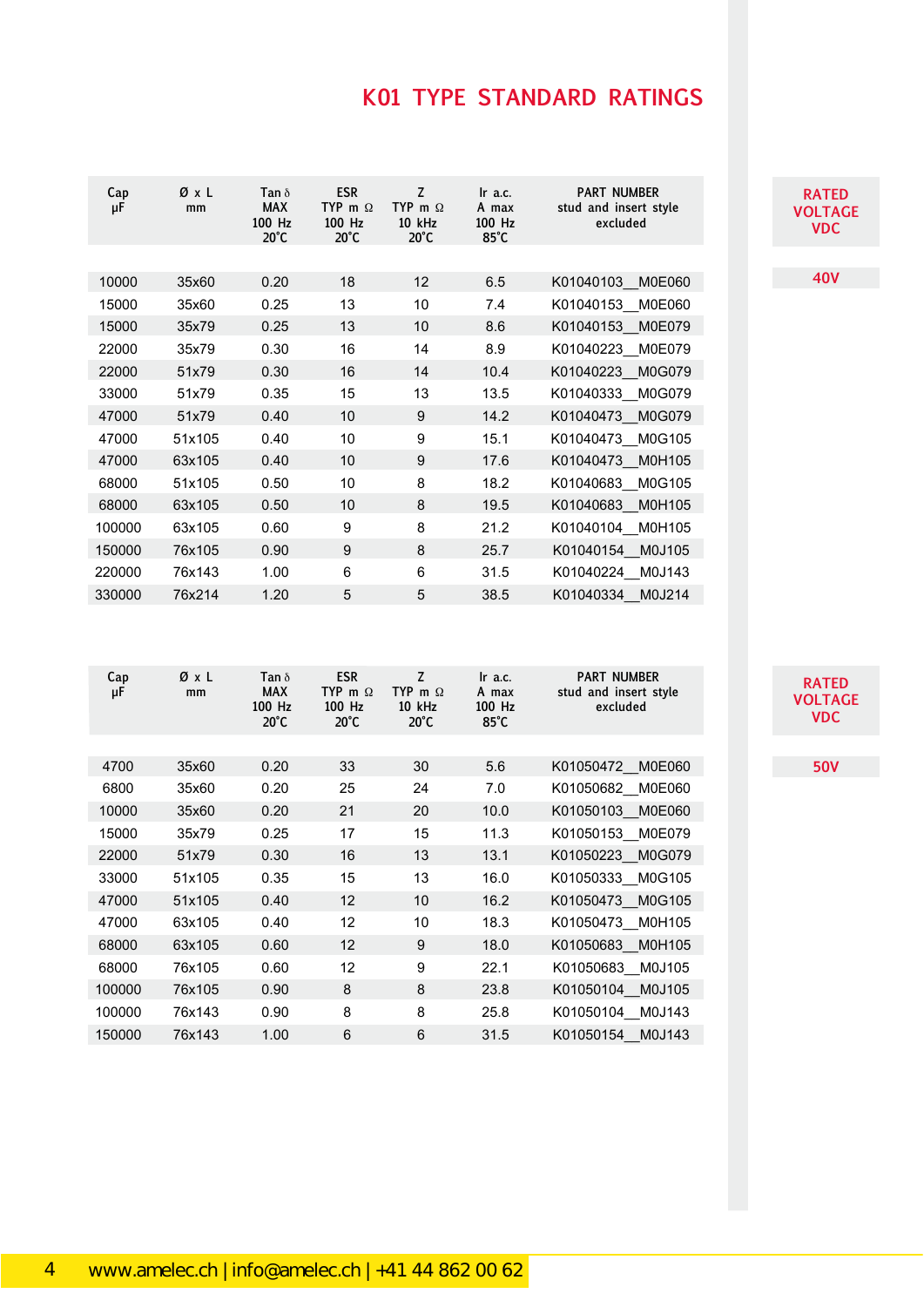| Cap<br>μF | ØxL<br>mm | Tan $\delta$<br><b>MAX</b><br>100 Hz<br>$20^{\circ}$ C | <b>ESR</b><br>TYP m $\Omega$<br>100 Hz<br>$20^{\circ}$ C | Z<br>TYP m $\Omega$<br>10 kHz<br>$20^{\circ}$ C | $\ln$ a.c.<br>A max<br>100 Hz<br>$85^{\circ}$ C | <b>PART NUMBER</b><br>stud and insert style<br>excluded |
|-----------|-----------|--------------------------------------------------------|----------------------------------------------------------|-------------------------------------------------|-------------------------------------------------|---------------------------------------------------------|
|           |           |                                                        |                                                          |                                                 |                                                 |                                                         |
| 4700      | 35x60     | 0.15                                                   | 29                                                       | 25                                              | 6.2                                             | K01063472 M0E060                                        |
| 6800      | 35x60     | 0.18                                                   | 21                                                       | 20                                              | 7.0                                             | K01063682<br>M0E060                                     |
| 10000     | 35x79     | 0.20                                                   | 21                                                       | 20                                              | 8.7                                             | K01063103<br><b>M0E079</b>                              |
| 10000     | 51x79     | 0.20                                                   | 18                                                       | 16                                              | 10.1                                            | K01063103<br>M0G079                                     |
| 15000     | 51x79     | 0.25                                                   | 15                                                       | 13                                              | 11.1                                            | K01063153<br>M0G079                                     |
| 22000     | 51x79     | 0.30                                                   | 13                                                       | 11                                              | 12.4                                            | M0G079<br>K01063223                                     |
| 22000     | 51x105    | 0.30                                                   | 13                                                       | 11                                              | 14.6                                            | K01063223<br>M0G105                                     |
| 33000     | 51x105    | 0.35                                                   | 11                                                       | 10                                              | 15.6                                            | K01063333 M0G105                                        |
| 33000     | 63x105    | 0.35                                                   | 11                                                       | 10                                              | 17.9                                            | K01063333 M0H105                                        |
| 47000     | 51x105    | 0.45                                                   | 10                                                       | 9                                               | 15.8                                            | K01063473 M0G105                                        |
| 47000     | 63x105    | 0.45                                                   | 11                                                       | 10                                              | 18.8                                            | K01063473 M0H105                                        |
| 68000     | 76x105    | 0.50                                                   | 11                                                       | 10                                              | 25.7                                            | K01063683 M0J105                                        |
| 100000    | 76x105    | 0.55                                                   | 8                                                        | 8                                               | 31.5                                            | K01063104<br>M0J105                                     |
| 100000    | 76x143    | 0.55                                                   | 8                                                        | 8                                               | 34.5                                            | K01063104 M0J143                                        |
| 150000    | 76x143    | 0.60                                                   | 6                                                        | 6                                               | 36.1                                            | K01063154<br>M0J143                                     |

| Cap<br>μF | ØxL<br>mm | Tan $\delta$<br><b>MAX</b><br>100 Hz<br>$20^{\circ}$ C | <b>ESR</b><br>TYP m $\Omega$<br>100 Hz<br>$20^{\circ}$ C | Z<br>TYP m $\Omega$<br><b>10 kHz</b><br>$20^{\circ}$ C | Ir a.c.<br>A max<br>100 Hz<br>$85^{\circ}$ C | <b>PART NUMBER</b><br>stud and insert style<br>excluded |
|-----------|-----------|--------------------------------------------------------|----------------------------------------------------------|--------------------------------------------------------|----------------------------------------------|---------------------------------------------------------|
|           |           |                                                        |                                                          |                                                        |                                              |                                                         |
| 4700      | 35x60     | 0.15                                                   | 29                                                       | 25                                                     | 5.4                                          | K01075472 M0E060                                        |
| 6800      | 35x79     | 0.18                                                   | 20                                                       | 20                                                     | 8.5                                          | K01075682 M0E079                                        |
| 10000     | 51x79     | 0.20                                                   | 18                                                       | 16                                                     | 11.0                                         | K01075103 M0G079                                        |
| 15000     | 51x105    | 0.25                                                   | 15                                                       | 13                                                     | 12.7                                         | K01075153_M0G105                                        |
| 22000     | 51x105    | 0.30                                                   | 12                                                       | 11                                                     | 15.2                                         | K01075223 M0G105                                        |
| 22000     | 63x105    | 0.30                                                   | 12                                                       | 11                                                     | 16.2                                         | K01075223_M0H105                                        |
| 33000     | 63x105    | 0.35                                                   | 11                                                       | 10                                                     | 16.8                                         | K01075333 M0H105                                        |
| 33000     | 76x105    | 0.35                                                   | 11                                                       | 10                                                     | 18.5                                         | K01075333 M0J105                                        |
| 47000     | 76x105    | 0.45                                                   | 10                                                       | 10                                                     | 20.1                                         | K01075473 M0J105                                        |
| 47000     | 76x143    | 0.45                                                   | 10                                                       | 10                                                     | 22.1                                         | K01075473 M0J143                                        |
| 68000     | 76x143    | 0.60                                                   | 10                                                       | 10                                                     | 26.0                                         | K01075683 M0J143                                        |
| 100000    | 76x143    | 0.60                                                   | 8                                                        | 8                                                      | 34.9                                         | K01075104 M0J143                                        |

**RATE VOLTAGE VDC RATE VOLTAGE VDC**

**63V 63V**

**RATE VOLTAGE VOLTAGE VDC**

**75V 75V**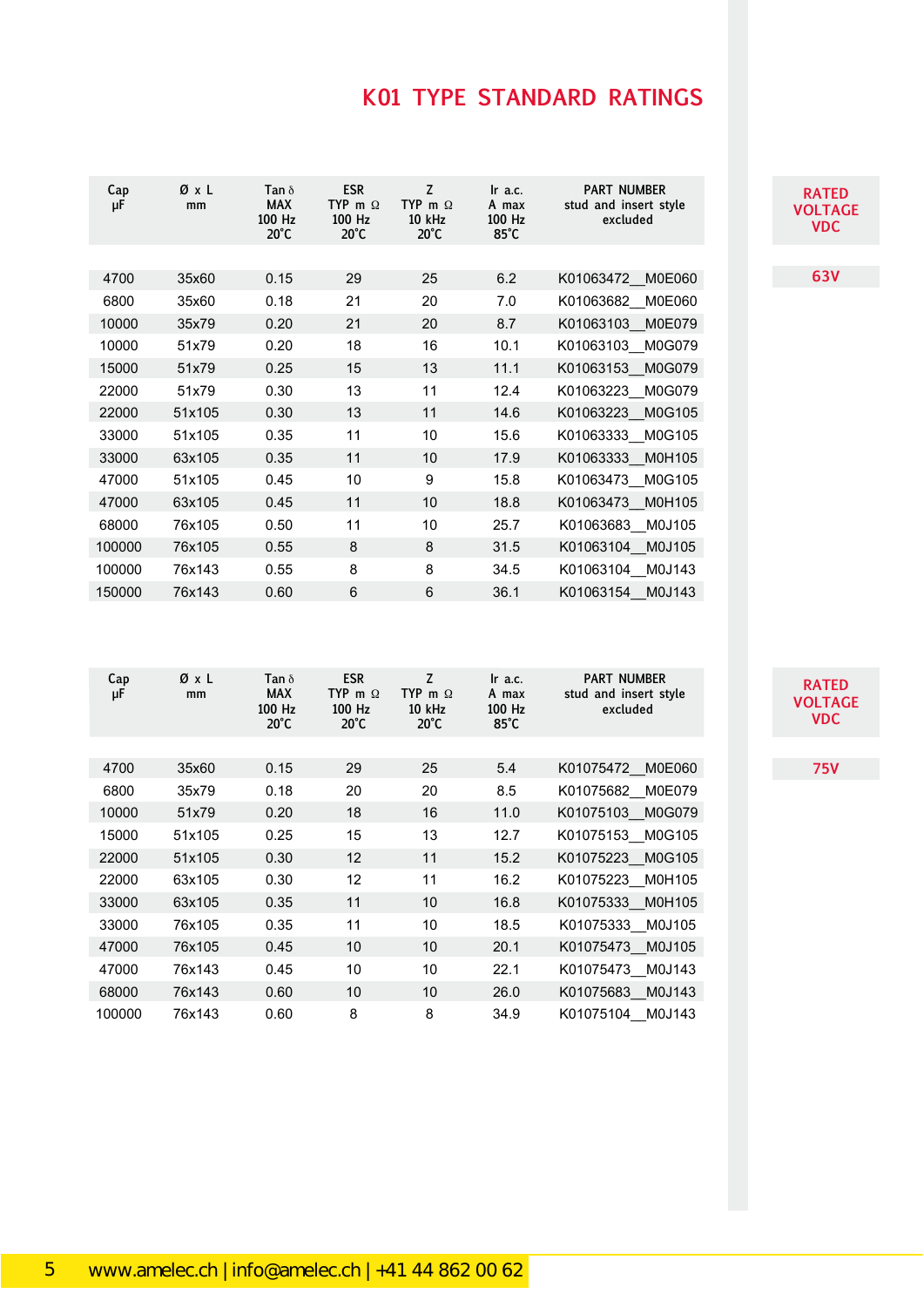| Cap<br>μF | ØxL<br>mm | Tan $\delta$<br><b>MAX</b><br>100 Hz<br>$20^{\circ}$ C | <b>ESR</b><br>TYP m $\Omega$<br>100 Hz<br>$20^{\circ}$ C | Z<br>TYP m $\Omega$<br><b>10 kHz</b><br>$20^{\circ}$ C | Ir a.c.<br>A max<br>100 Hz<br>$85^{\circ}$ C | <b>PART NUMBER</b><br>stud and insert style<br>excluded |
|-----------|-----------|--------------------------------------------------------|----------------------------------------------------------|--------------------------------------------------------|----------------------------------------------|---------------------------------------------------------|
|           |           |                                                        |                                                          |                                                        |                                              |                                                         |
| 1500      | 35x60     | 0.15                                                   | 84                                                       | 65                                                     | 4.0                                          | K01100152<br><b>M0E060</b>                              |
| 2200      | 35x60     | 0.15                                                   | 57                                                       | 47                                                     | 5.0                                          | K01100222<br><b>M0E060</b>                              |
| 3300      | 35x60     | 0.15                                                   | 48                                                       | 39                                                     | 5.3                                          | K01100332<br><b>M0E060</b>                              |
| 3300      | 35x79     | 0.15                                                   | 48                                                       | 39                                                     | 6.8                                          | K01100332<br>M0E079                                     |
| 4700      | 35x79     | 0.15                                                   | 30                                                       | 26                                                     | 7.5                                          | K01100472<br><b>M0E079</b>                              |
| 4700      | 51x79     | 0.15                                                   | 30                                                       | 26                                                     | 10.0                                         | K01100472<br>M0G079                                     |
| 6800      | 51x79     | 0.20                                                   | 23                                                       | 20                                                     | 11.1                                         | K01100682<br>M0G079                                     |
| 10000     | 51x79     | 0.20                                                   | 16                                                       | 14                                                     | 11.9                                         | K01100103<br>M0G079                                     |
| 10000     | 51x105    | 0.20                                                   | 16                                                       | 14                                                     | 13.9                                         | K01100103<br>M0G105                                     |
| 10000     | 63x105    | 0.20                                                   | 16                                                       | 14                                                     | 14.5                                         | K01100103<br>M0H105                                     |
| 15000     | 51x105    | 0.25                                                   | 13                                                       | 12                                                     | 14.8                                         | K01100153<br>M0G105                                     |
| 15000     | 63x105    | 0.25                                                   | 13                                                       | 12                                                     | 17.5                                         | K01100153 M0H105                                        |
| 22000     | 63x105    | 0.25                                                   | 12                                                       | 12                                                     | 18.2                                         | M0H105<br>K01100223                                     |
| 33000     | 76x105    | 0.25                                                   | 10                                                       | 10                                                     | 23.1                                         | K01100333<br>M0J105                                     |
| 47000     | 76x143    | 0.30                                                   | 10                                                       | 9                                                      | 30.2                                         | K01100473<br>M0J143                                     |
| 68000     | 76x143    | 0.30                                                   | 8                                                        | 8                                                      | 36.5                                         | K01100683<br>M0J143                                     |
| 68000     | 76x214    | 0.40                                                   | 6                                                        | 5                                                      | 39.5                                         | K01100683<br>M0J214                                     |

| Cap<br>μF | ØxL<br>mm | Tan $\delta$<br><b>MAX</b><br>100 Hz<br>$20^{\circ}$ C | <b>ESR</b><br>TYP m $\Omega$<br>100 Hz<br>$20^{\circ}$ C | Z<br>TYP m $\Omega$<br>10 kHz<br>$20^{\circ}$ C | $\ln$ a.c.<br>A max<br>100 Hz<br>$85^{\circ}$ C | <b>PART NUMBER</b><br>stud and insert style<br>excluded |
|-----------|-----------|--------------------------------------------------------|----------------------------------------------------------|-------------------------------------------------|-------------------------------------------------|---------------------------------------------------------|
|           |           |                                                        |                                                          |                                                 |                                                 |                                                         |
| 1000      | 35x79     | 0.10                                                   | 98                                                       | 90                                              | 4.0                                             | K01160102 M0E079                                        |
| 1500      | 51x79     | 0.10                                                   | 62                                                       | 71                                              | 5.3                                             | K01160152 M0G079                                        |
| 2200      | 51x79     | 0.10                                                   | 50                                                       | 43                                              | 7.0                                             | K01160222 M0G079                                        |
| 3300      | 51x105    | 0.12                                                   | 35                                                       | 30                                              | 8.6                                             | K01160332 M0G105                                        |
| 4700      | 51x105    | 0.12                                                   | 25                                                       | 25                                              | 10.9                                            | K01160472 M0G105                                        |
| 4700      | 63x105    | 0.12                                                   | 25                                                       | 25                                              | 11.9                                            | K01160472 M0H105                                        |
| 6800      | 51x105    | 0.12                                                   | 21                                                       | 22                                              | 11.4                                            | K01160682 M0G105                                        |
| 6800      | 63x105    | 0.12                                                   | 20                                                       | 22                                              | 13.0                                            | K01160682 M0H105                                        |
| 10000     | 76x105    | 0.15                                                   | 13                                                       | 12                                              | 17.4                                            | K01160103 M0J105                                        |
| 10000     | 76x143    | 0.15                                                   | 13                                                       | 12                                              | 19.4                                            | K01160103 M0J143                                        |
| 15000     | 76x143    | 0.15                                                   | 11                                                       | 10                                              | 20.9                                            | M0J143<br>K01160153                                     |
| 22000     | 76x143    | 0.20                                                   | 10                                                       | 10                                              | 26.4                                            | K01160223 M0J143                                        |
| 33000     | 76x214    | 0.20                                                   | 8                                                        | 8                                               | 34.1                                            | K01160333 M0J214                                        |

### **RATED RATED VOLTAGE VDC VOLTAGE VDC**

**100V 100V**

**RATED RATED VOLTAGE VDC VOLTAGE VDC**

**160V 160V**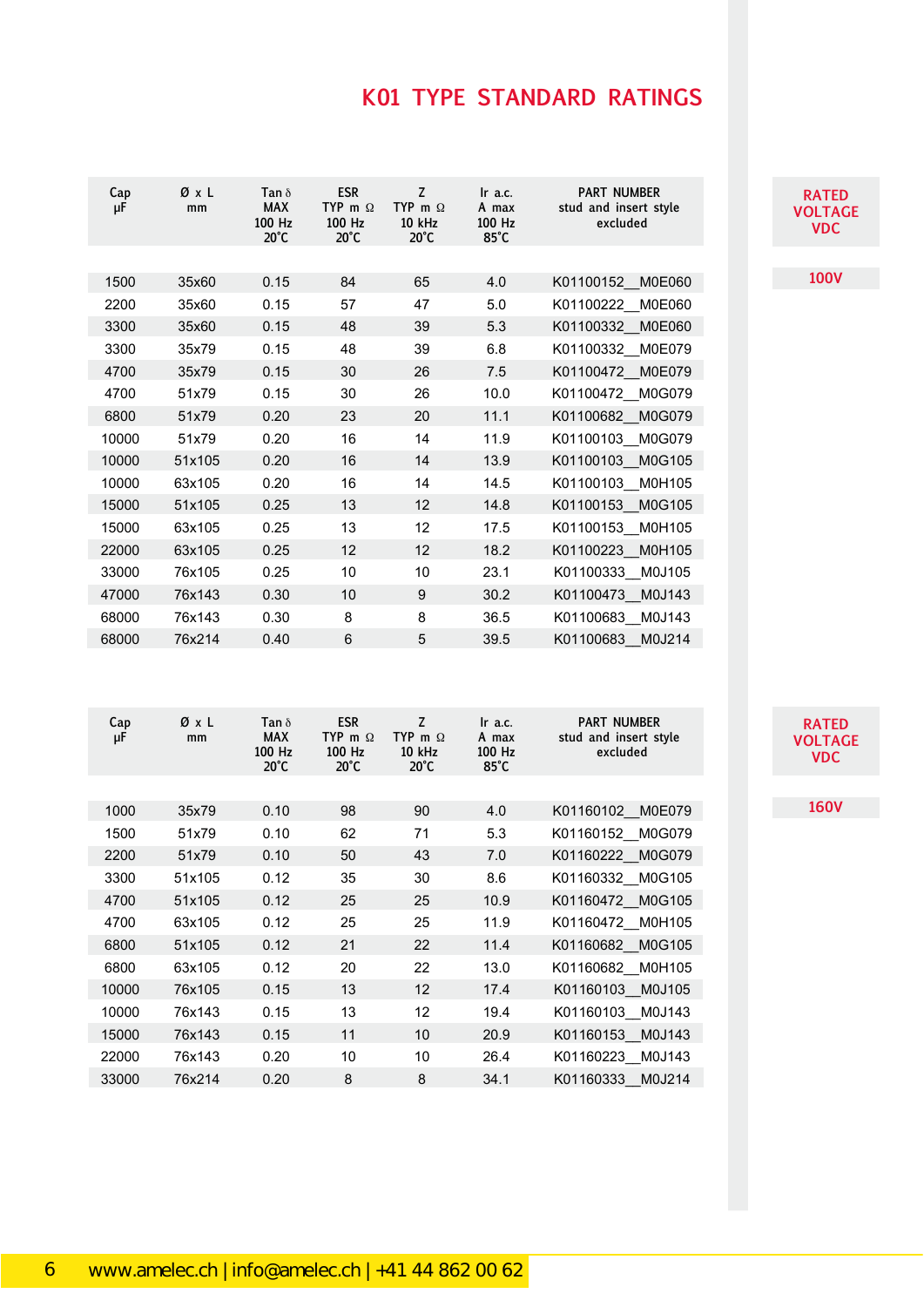| Cap<br>μF | ØxL<br>mm        | Tan $\delta$<br><b>MAX</b><br>100 Hz<br>$20^{\circ}$ C | <b>ESR</b><br>TYP m $\Omega$<br>100 Hz<br>$20^{\circ}$ C | Z<br>TYP m $\Omega$<br>10 kHz<br>$20^{\circ}$ C | Ir a.c.<br>A max<br>100 Hz<br>$85^{\circ}$ C | <b>PART NUMBER</b><br>stud and insert style<br>excluded | <b>RATED</b><br><b>VOLTAGE</b><br><b>VDC</b> |
|-----------|------------------|--------------------------------------------------------|----------------------------------------------------------|-------------------------------------------------|----------------------------------------------|---------------------------------------------------------|----------------------------------------------|
| 680       | 35X60            | 0.10                                                   | 124                                                      | 119                                             | 3.4                                          | K01200681 M0E060                                        | <b>200V</b>                                  |
| 1000      | 35x79            | 0.10                                                   | 86                                                       | 88                                              | 3.5                                          | K01200102 M0E079                                        |                                              |
| 1500      | 51x79            | 0.10                                                   | 60                                                       | 63                                              | 5.8                                          | K01200152 M0G079                                        |                                              |
| 2200      | 51x105           | 0.10                                                   | 40                                                       | 37                                              | 7.2                                          | K01200222 M0G105                                        |                                              |
| 3300      | 51x105           | 0.12                                                   | 32                                                       | 30                                              | 9.0                                          | K01200332<br>M0G105                                     |                                              |
| 3300      | 63x105           | 0.12                                                   | 31                                                       | 29                                              | 10.2                                         | K01200332 M0H105                                        |                                              |
| 4700      | 51x105           | 0.12                                                   | 28                                                       | 26                                              | 10.4                                         | K01200472<br>M0G105                                     |                                              |
| 4700      | 63x105           | 0.12                                                   | 27                                                       | 25                                              | 11.1                                         | K01200472<br>M0H105                                     |                                              |
| 5600      | 63x105           | 0.12                                                   | 21                                                       | 18                                              | 12.1                                         | K01200562 M0H105                                        |                                              |
| 6800      | 63x105           | 0.12                                                   | 20                                                       | 16                                              | 13.9                                         | K01200682 M0H105                                        |                                              |
| 6800      | 76x105           | 0.12                                                   | 19                                                       | 15                                              | 14.3                                         | K01200682 M0J105                                        |                                              |
| 8200      | 76x105           | 0.12                                                   | 16                                                       | 14                                              | 14.8                                         | K01200822 M0J105                                        |                                              |
| 10000     | 76x105           | 0.15                                                   | 13                                                       | 12                                              | 15.8                                         | K01200103 M0J105                                        |                                              |
| 10000     | 76x143           | 0.15                                                   | 13                                                       | 12                                              | 18.6                                         | K01200103 M0J143                                        |                                              |
| 15000     | 76x143           | 0.18                                                   | 12                                                       | 12                                              | 21.4                                         | K01200153<br>M0J143                                     |                                              |
| 22000     | 76x143           | 0.18                                                   | 9                                                        | 9                                               | 28.9                                         | K01200223 M0J143                                        |                                              |
| 33000     | 76x214           | 0.22                                                   | 8                                                        | 8                                               | 36.1                                         | K01200333<br>M0J214                                     |                                              |
| Cap<br>μF | ØxL<br>mm        | Tan $\delta$<br><b>MAX</b><br>100 Hz<br>$20^{\circ}$ C | <b>ESR</b><br>TYP m $\Omega$<br>100 Hz<br>$20^{\circ}$ C | Z<br>TYP m $\Omega$<br>10 kHz<br>$20^{\circ}$ C | Ir a.c.<br>A max<br>100 Hz<br>$85^{\circ}$ C | <b>PART NUMBER</b><br>stud and insert style<br>excluded | <b>RATED</b><br><b>VOLTAGE</b><br><b>VDC</b> |
| 470       | 35x60            | 0.10                                                   | 211                                                      | 200                                             | 2.8                                          | K01250471<br><b>M0E060</b>                              | <b>250V</b>                                  |
| 680       | 35x79            | 0.10                                                   | 127                                                      | 121                                             | 3.5                                          | K01250681 M0E079                                        |                                              |
| 1000      | 35x79            | 0.10                                                   | 86                                                       | 88                                              | 4.1                                          | K01250102 M0E079                                        |                                              |
| 1500      | 51x79            | 0.10                                                   | 64                                                       | 56                                              | 5.0                                          | K01250152<br>M0G079                                     |                                              |
| 2200      | 51x105           | 0.10                                                   | 40                                                       | 36                                              | 7.5                                          | K01250222<br>M0G105                                     |                                              |
| 3300      | 51x105           | 0.12                                                   | 31                                                       | 26                                              | 9.8                                          | K01250332 M0G105                                        |                                              |
| 3300      | 63x105           | 0.12                                                   | 30                                                       | 25                                              | 11.0                                         | K01250332 M0H105                                        |                                              |
| 4700      | 63x105           | 0.12                                                   | 24                                                       | 21                                              | 11.8                                         | K01250472 M0H105                                        |                                              |
| 4700      | 76x105           | 0.12                                                   | 20                                                       | 18                                              | 13.2                                         | K01250472 M0J105                                        |                                              |
| 5600      | 76x105           | 0.12                                                   | 17                                                       | 16                                              | 13.8                                         | K01250562 M0J105                                        |                                              |
| 6800      | 76x105           | 0.12                                                   | 15                                                       | 13                                              | 14.1                                         | K01250682 M0J105                                        |                                              |
| 8200      | 76x143           | 0.12                                                   | 14                                                       | 13                                              | 16.0                                         | K01250822 M0J105                                        |                                              |
| 10000     | 76x143           | 0.13                                                   | 13                                                       | 12                                              | 19.7                                         | K01250103 M0J143                                        |                                              |
| 15000     |                  |                                                        |                                                          |                                                 |                                              |                                                         |                                              |
|           |                  |                                                        |                                                          |                                                 |                                              |                                                         |                                              |
| 22000     | 76x143<br>76x214 | 0.13<br>0.14                                           | 11<br>$10$                                               | 11<br>9                                         | 21.9<br>34.2                                 | K01250153 M0J143<br>K01250223 M0J214                    |                                              |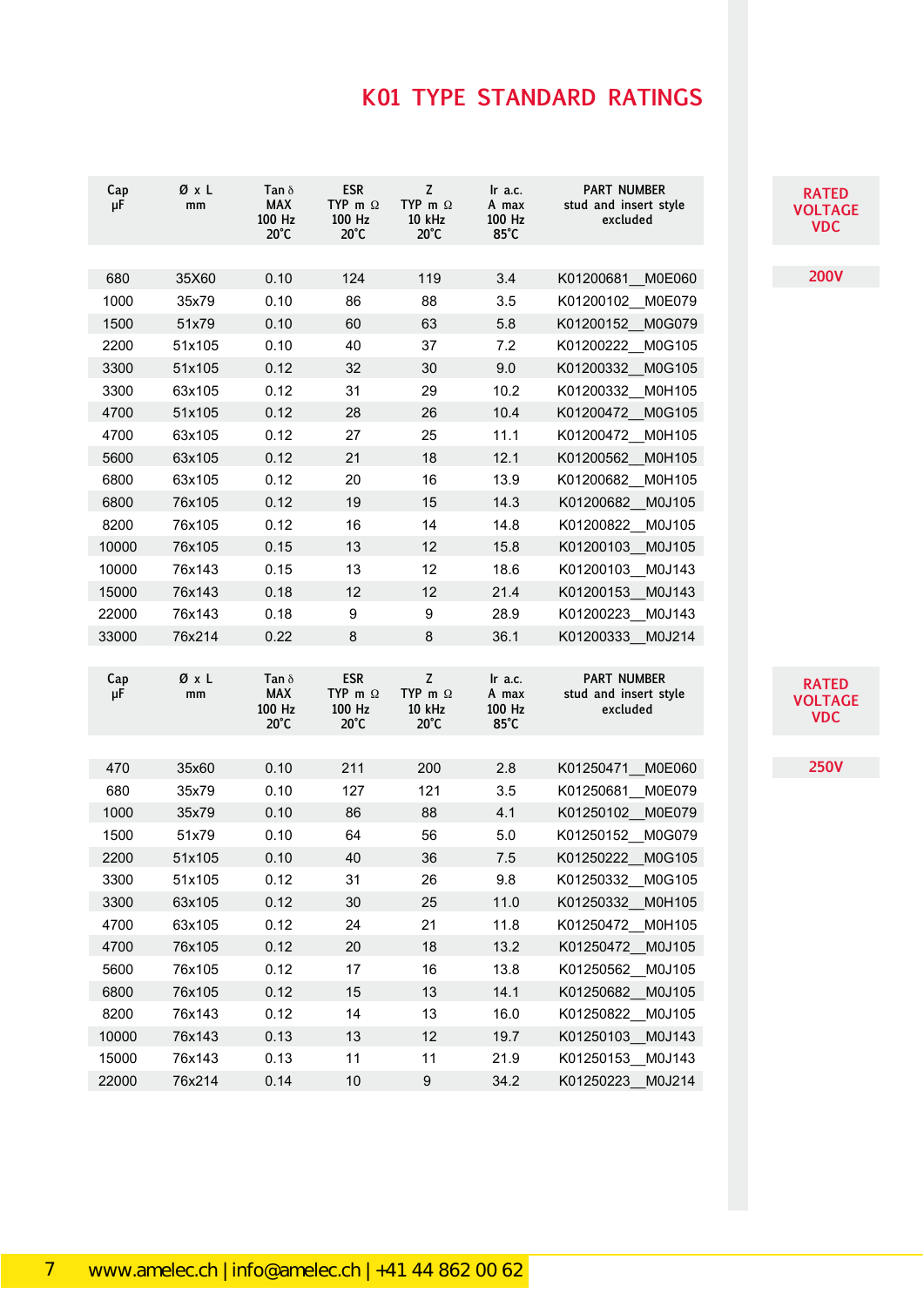| Cap<br>μF | ØχL<br>mm | Tan $\delta$<br><b>MAX</b><br>100 Hz<br>$20^{\circ}$ C | <b>ESR</b><br>TYP m $\Omega$<br>100 Hz<br>$20^{\circ}$ C | Z<br>TYP m $\Omega$<br>10 kHz<br>$20^{\circ}$ C | Ir a.c.<br>A max<br>100 Hz<br>$85^{\circ}$ C | <b>PART NUMBER</b><br>stud and insert style<br>excluded |
|-----------|-----------|--------------------------------------------------------|----------------------------------------------------------|-------------------------------------------------|----------------------------------------------|---------------------------------------------------------|
| 470       | 35X60     | 0.10                                                   | 170                                                      | 136                                             | 3.3                                          | K01350471<br>M0E060                                     |
| 680       | 35X79     | 0.10                                                   | 108                                                      | 95                                              | 4.0                                          | M0E079<br>K01350681                                     |
| 1000      | 51x79     | 0.10                                                   | 79                                                       | 62                                              | 5.0                                          | K01350102<br>M0G079                                     |
| 1000      | 51x105    | 0.10                                                   | 79                                                       | 62                                              | 5.5                                          | K01350102<br>M0G105                                     |
| 1500      | 51x105    | 0.10                                                   | 60                                                       | 52                                              | 7.4                                          | M0G105<br>K01350152                                     |
| 2200      | 51x105    | 0.10                                                   | 44                                                       | 40                                              | 9.0                                          | K01350222<br>M0G105                                     |
| 2200      | 63x105    | 0.10                                                   | 37                                                       | 34                                              | 9.5                                          | K01350222<br>M0H105                                     |
| 3300      | 63x105    | 0.12                                                   | 26                                                       | 22                                              | 10.1                                         | M0H105<br>K01350332                                     |
| 3300      | 76x105    | 0.12                                                   | 26                                                       | 22                                              | 12.8                                         | K01350332<br>M0J105                                     |
| 4700      | 76x105    | 0.12                                                   | 17                                                       | 16                                              | 14.5                                         | M0J105<br>K01350472                                     |
| 4700      | 76x143    | 0.12                                                   | 17                                                       | 16                                              | 17.5                                         | M0J143<br>K01350472                                     |
| 5600      | 76x143    | 0.12                                                   | 17                                                       | 16                                              | 18.5                                         | K01350562<br>M0J143                                     |
| 6800      | 76x143    | 0.12                                                   | 16                                                       | 15                                              | 19.2                                         | M0J143<br>K01350682                                     |
| 8200      | 76x143    | 0.12                                                   | 16                                                       | 15                                              | 20.7                                         | K01350822<br>M0J143                                     |
| 10000     | 76x143    | 0.12                                                   | 15                                                       | 15                                              | 23.0                                         | K01350103<br>M0J143                                     |
| 10000     | 76x214    | 0.14                                                   | 15                                                       | 14                                              | 26.6                                         | K01350103<br>M0J214                                     |
| 15000     | 76x214    | 0.15                                                   | 14                                                       | 14                                              | 31.7                                         | K01350153<br>M0J214                                     |
| 22000     | 90x220    | 0.20                                                   | 13                                                       | 13                                              | 35.4                                         | K01350223<br>M0L220                                     |
| Cap<br>μF | ØxL<br>mm | Tan $\delta$<br><b>MAX</b><br>100 Hz<br>$20^{\circ}$ C | <b>ESR</b><br>TYP m $\Omega$<br>100 Hz<br>$20^{\circ}$ C | Z<br>TYP m $\Omega$<br>10 kHz<br>$20^{\circ}$ C | Ir a.c.<br>A max<br>100 Hz<br>$85^{\circ}$ C | <b>PART NUMBER</b><br>stud and insert style<br>excluded |
| 220       | 35x60     | 0.10                                                   | 350                                                      | 288                                             | 2.1                                          | K01400221<br><b>M0E060</b>                              |
| 330       | 35x60     | 0.10                                                   | 290                                                      | 273                                             | 2.8                                          | <b>M0E060</b><br>K01400331                              |
| 470       | 35x60     | 0.10                                                   | 160                                                      | 149                                             | 3.0                                          | K01400471<br>M0E060                                     |
| 470       | 35x79     | 0.10                                                   | 165                                                      | 155                                             | 3.5                                          | K01400471<br>M0E079                                     |
| 680       | 51x79     | 0.10                                                   | 120                                                      | 115                                             | 4.7                                          | M0G079<br>K01400681                                     |
| 680       | 51x105    | 0.10                                                   | 124                                                      | 120                                             | 5.1                                          | K01400681<br>M0G105                                     |
| 1000      | 51x79     | 0.10                                                   | 105                                                      | 95                                              | 5.8                                          | K01400102<br>M0G079                                     |
| 1000      | 51x105    | 0.10                                                   | 110                                                      | 85                                              | 6.3                                          | K01400102<br>M0G105                                     |
| 1500      | 51x105    | 0.10                                                   | 65                                                       | 55                                              | 7.0                                          | M0G105<br>K01400152                                     |
| 1500      | 63x105    | 0.10                                                   | 65                                                       | 55                                              | 7.9                                          | M0H105<br>K01400152                                     |
| 2200      | 51x105    | 0.10                                                   | 50                                                       | 47                                              | 8.3                                          | M0G105<br>K01400222                                     |
| 2200      | 63x105    | 0.10                                                   | 50                                                       | 47                                              | 9.0                                          | M0H105<br>K01400222                                     |
| 2200      | 76x105    | 0.10                                                   | 50                                                       | 47                                              | 10.7                                         | K01400222<br>M0J105                                     |
| 3300      | 63x105    | 0.12                                                   | 35                                                       | 30                                              | 11.0                                         | K01400332<br>M0H105                                     |
| 3300      | 76x105    | 0.12                                                   | 35                                                       | 30                                              | 13.1                                         | M0J105<br>K01400332                                     |
| 3300      | 76x143    | 0.12                                                   | 35                                                       | 30                                              | 14.2                                         | M0J143<br>K01400332                                     |
| 4700      | 76x105    | 0.15                                                   | 30                                                       | 29                                              | 14.9                                         | K01400472<br>M0J105                                     |
| 4700      | 76x143    | 0.15                                                   | 30                                                       | 29                                              | 16.8                                         | K01400472<br>M0J143                                     |
| 5600      | 76x143    | 0.15                                                   | 26                                                       | 25                                              | 19.0                                         | K01400562<br>M0J143                                     |
| 6800      | 76x143    | 0.15                                                   | 20                                                       | 18                                              | 19.5                                         | K01400682<br>M0J143                                     |
| 8200      | 76x143    | 0.15                                                   | 22                                                       | 20                                              | 19.0                                         | K01400822<br>M0J143                                     |
| 10000     | 76x143    | 0.15                                                   | 22                                                       | 20                                              | 19.0                                         | M0J143<br>K01400103                                     |
| 10000     | 76x214    | 0.15                                                   | 20                                                       | 19                                              | 26.0                                         | K01400103<br>M0J214                                     |
| 15000     | 90x220    | 0.20                                                   | 15                                                       | 12                                              | 33.5                                         | K01400153<br>M0L220                                     |

### **RATE VOLTAGE VOLTAGE VDC VDC**

**350V 350V**

**RATE VOLTAGE VDC VOLTAGE VDC**

**400V**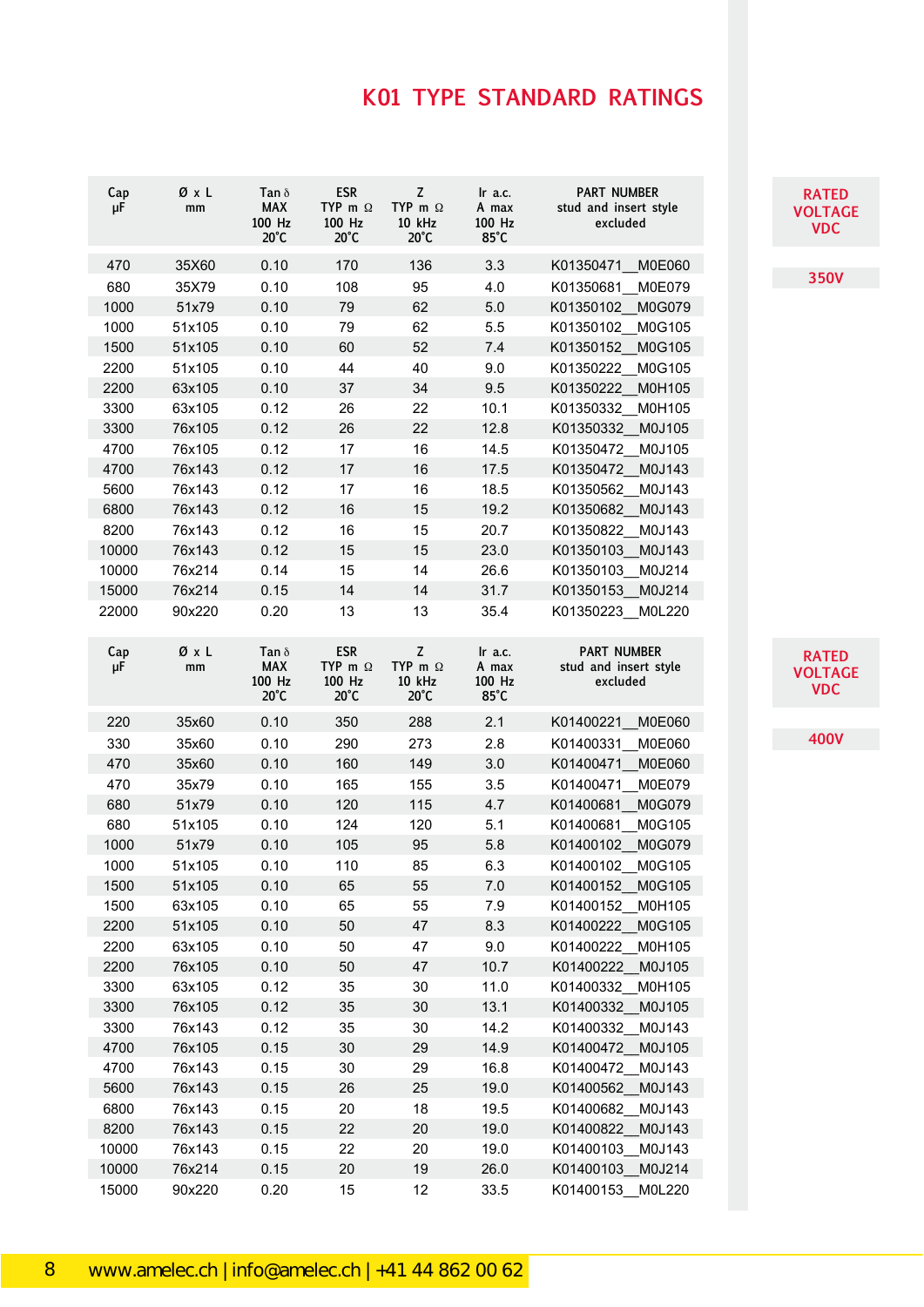| <b>RATED</b> |
|--------------|
| VOLTAGE      |
| VDC          |

**450V 450V**

**RATED RATED VOLTAGE VOLTAGE VDC VDC**

**500V 500V**

| Cap<br>μF | ØxL<br>mm | Tan $\delta$<br><b>MAX</b><br>100 Hz<br>$20^{\circ}$ C | <b>ESR</b><br>TYP m $\Omega$<br>100 Hz<br>$20^{\circ}$ C | Z<br>TYP m $\Omega$<br>10 kHz<br>$20^{\circ}$ C | Ir a.c.<br>A max<br>100 Hz<br>$85^{\circ}$ C | <b>PART NUMBER</b><br>stud and insert style<br>excluded |
|-----------|-----------|--------------------------------------------------------|----------------------------------------------------------|-------------------------------------------------|----------------------------------------------|---------------------------------------------------------|
| 220       | 35X60     | 0.10                                                   | 360                                                      | 300                                             | 2.0                                          | K01450221<br><b>M0E060</b>                              |
| 330       | 35X60     | 0.10                                                   | 240                                                      | 210                                             | 2.8                                          | K01450331<br>M0E060                                     |
| 470       | 51x79     | 0.10                                                   | 200                                                      | 179                                             | 4.0                                          | K01450471<br>M0G079                                     |
| 680       | 51X79     | 0.10                                                   | 140                                                      | 128                                             | 4.4                                          | M0G079<br>K01450681                                     |
| 680       | 51x105    | 0.10                                                   | 140                                                      | 128                                             | 5.0                                          | K01450681<br>M0G105                                     |
| 1000      | 51x79     | 0.10                                                   | 100                                                      | 88                                              | 4.8                                          | K01450102<br>M0G079                                     |
| 1000      | 51x105    | 0.10                                                   | 100                                                      | 88                                              | 6.4                                          | K01450102<br>M0G105                                     |
| 1500      | 51X105    | 0.10                                                   | 67                                                       | 55                                              | 7.1                                          | K01450152<br>M0G105                                     |
| 1500      | 63x105    | 0.10                                                   | 67                                                       | 55                                              | 8.0                                          | K01450152<br>M0H105                                     |
|           | 63x105    |                                                        | 60                                                       |                                                 |                                              | M0H105                                                  |
| 2200      |           | 0.10                                                   |                                                          | 55                                              | 9.0                                          | K01450222                                               |
| 2200      | 76x105    | 0.10                                                   | 60                                                       | 47                                              | 11.2                                         | M0J105<br>K01450222                                     |
| 2200      | 76x143    | 0.10                                                   | 60                                                       | 47                                              | 12.5                                         | K01450222<br>M0J143                                     |
| 3300      | 76x105    | 0.12                                                   | 35                                                       | 30                                              | 11.2                                         | K01450332<br>M0J105                                     |
| 3300      | 76x143    | 0.12                                                   | 35                                                       | 30                                              | 12.9                                         | K01450332<br>M0J143                                     |
| 4700      | 76x143    | 0.15                                                   | 32                                                       | 30                                              | 15.0                                         | K01450472<br>M0J143                                     |
| 5600      | 76x143    | 0.15                                                   | 26                                                       | 25                                              | 19.0                                         | K01450562<br>M0J143                                     |
| 6800      | 76x143    | 0.15                                                   | 23                                                       | 22                                              | 19.0                                         | K01450682<br>M0J143                                     |
| 8200      | 76x143    | 0.15                                                   | 22                                                       | 20                                              | 19.0                                         | K01450822<br>M0J143                                     |
| 10000     | 76x143    | 0.20                                                   | 22                                                       | 20                                              | 19.0                                         | M0J143<br>K01450103                                     |
| 10000     | 76x214    | 0.20                                                   | 20                                                       | 19                                              | 23.1                                         | K01450103<br>M0J214                                     |
| 12000     | 76x214    | 0.20                                                   | 15                                                       | 12                                              | 29.8                                         | K01450123<br>M0J214                                     |
| 15000     | 90x220    | 0.20                                                   | 14                                                       | 12                                              | 32.6                                         | M0L220<br>K01450153                                     |

| Cap<br>μF | ØxL<br>mm | Tan $\delta$<br><b>MAX</b><br>100 Hz<br>$20^{\circ}$ C | <b>ESR</b><br>TYP m $\Omega$<br>100 Hz<br>$20^{\circ}$ C | Z<br>TYP m $\Omega$<br><b>10 kHz</b><br>$20^{\circ}$ C | $\ln$ a.c.<br>A max<br>100 Hz<br>$85^{\circ}$ C | <b>PART NUMBER</b><br>stud and insert style<br>excluded |
|-----------|-----------|--------------------------------------------------------|----------------------------------------------------------|--------------------------------------------------------|-------------------------------------------------|---------------------------------------------------------|
|           |           |                                                        |                                                          |                                                        |                                                 |                                                         |
| 1000      | 51x105    | 0.15                                                   | 125                                                      | 114                                                    | 4.0                                             | K01500102 M0G105                                        |
| 1500      | 63x105    | 0.15                                                   | 81                                                       | 91                                                     | 5.2                                             | K01500152 M0H105                                        |
| 2200      | 76x105    | 0.15                                                   | 62                                                       | 66                                                     | 7.4                                             | K01500222 M0J105                                        |
| 2200      | 76x143    | 0.15                                                   | 55                                                       | 66                                                     | 8.2                                             | K01500222 M0J143                                        |
| 3300      | 76x143    | 0.15                                                   | 39                                                       | 53                                                     | 10.3                                            | K01500332 M0J143                                        |
| 4700      | 76x143    | 0.15                                                   | 30                                                       | 32                                                     | 11.6                                            | K01500472 M0J143                                        |
| 5600      | 76x214    | 0.15                                                   | 26                                                       | 22                                                     | 19.8                                            | K01500562 M0J214                                        |
| 6800      | 76x214    | 0.15                                                   | 24                                                       | 22                                                     | 20.2                                            | K01500682 M0J214                                        |

**PLEASE TO CONTACT OUR TECHNICAL SERVICE FOR MORE INFORMATION OR SPEC-IN ANALYSIS.**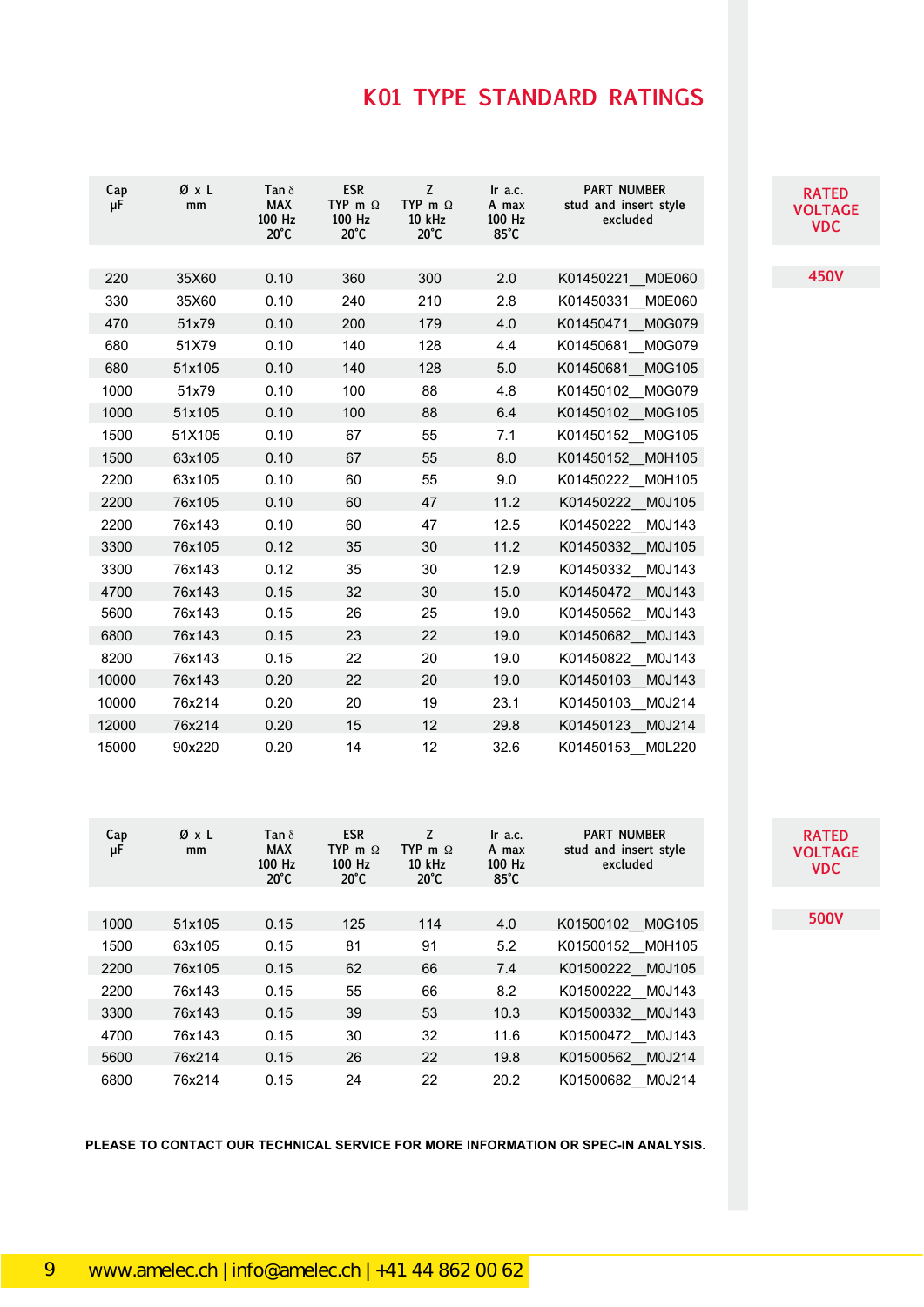### **USEFUL LIFE K01**



The graphs shows a typical trend of the standard capacitor load life. For a more accurate calculation of the load life for a specific capacitor, please use our calculator on the website www.kendeil.com or enquiry our technical service.